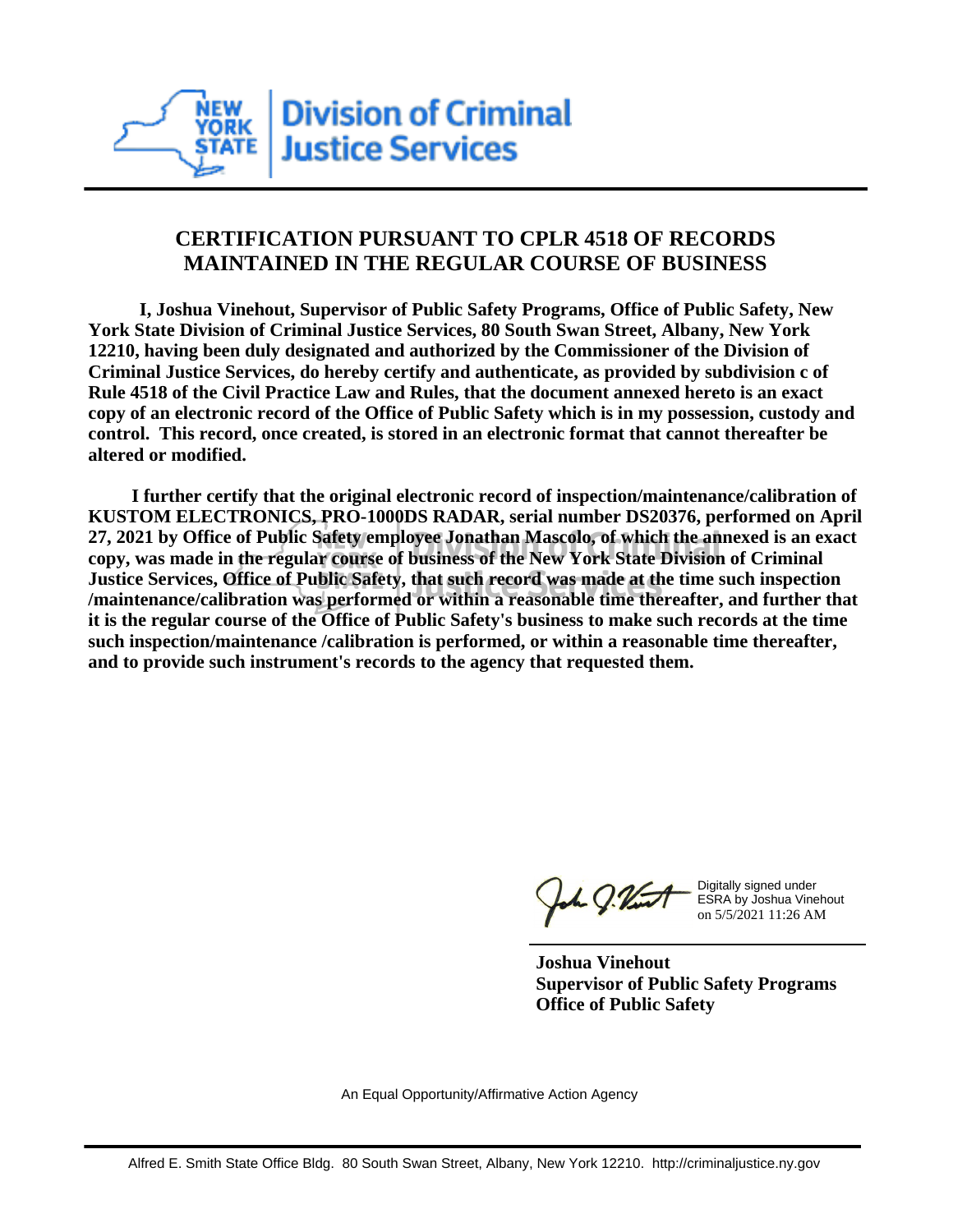## **RADAR RECORD OF INSPECTION / MAINTENANCE / CALIBRATION**

## **Name of Submitting Agency: Wayne County Sheriff`s Office Manufacturer: KUSTOM ELECTRONICS Model: PRO-1000DS Date: April 27, 2021 Serial Number: DS20376**

 **I hereby certify that KUSTOM ELECTRONICS RADAR, model PRO-1000DS, serial number DS20376/ / LA32582 / / LA39523, has been calibrated using standards whose accuracies are established by the National Bureau of Standards, or have been derived by the ratio type of self calibration techniques. Calibration has been effected by controlled tests performed on the date indicated above.**

| <b>Test No</b> | <b>Internal Standard</b>                   | <b>Test Result</b> |
|----------------|--------------------------------------------|--------------------|
|                | 32 MPH                                     | 32 MPH             |
| <b>Test No</b> | <b>Certification Standard (Stationary)</b> | <b>Test Result</b> |
|                | 65 MPH                                     | 65 MPH             |
|                | 35 MPH<br>YORK                             | <b>35 MPH</b>      |
| <b>Test No</b> | <b>Certification Standard (Moving)</b>     | <b>Test Result</b> |
|                | 65 MPH                                     | <b>30 MPH</b>      |
|                | 35 MPH                                     |                    |

**Turning Fork Certification / Date of Certification: April 27, 2021**

| <b>Serial Number</b> | Frequency | <b>Test Result</b> |
|----------------------|-----------|--------------------|
| 26694                | 4733 HZ   | 65 MPH             |

**The above stated tuning fork has been tested and found to oscillate at 4733 Hertz. It will cause a calibration signal of 65 MPH when used with a Doppler traffic radar operating at 24,150 Mhz.**

| <b>Serial Number</b> | <b>Frequency</b> | <b>Test Result</b> |
|----------------------|------------------|--------------------|
| 29803                | 2538 HZ.         | 35 MPH             |

**The above stated tuning fork has been tested and found to oscillate at 2538 Hertz. It will cause a calibration signal of 35 MPH when used with a Doppler traffic radar operating at 24,150 Mhz.**

 **I further certify that the entries made in these records were made at the time that the inspection /maintenance/calibration of the above identified RADAR was performed, or within a reasonable time thereafter.**

 *page 1 of 2* 

Digitally signed under ESRA by Jonathan Mascolo on 4/27/2021 2:21 PM

**Jonathan Mascolo Highway Safety Equipment Technician Office of Public Safety**

**\_\_\_\_\_\_\_\_\_\_\_\_\_\_\_\_\_\_\_\_\_\_\_\_\_\_\_\_\_\_\_\_\_\_\_\_\_**